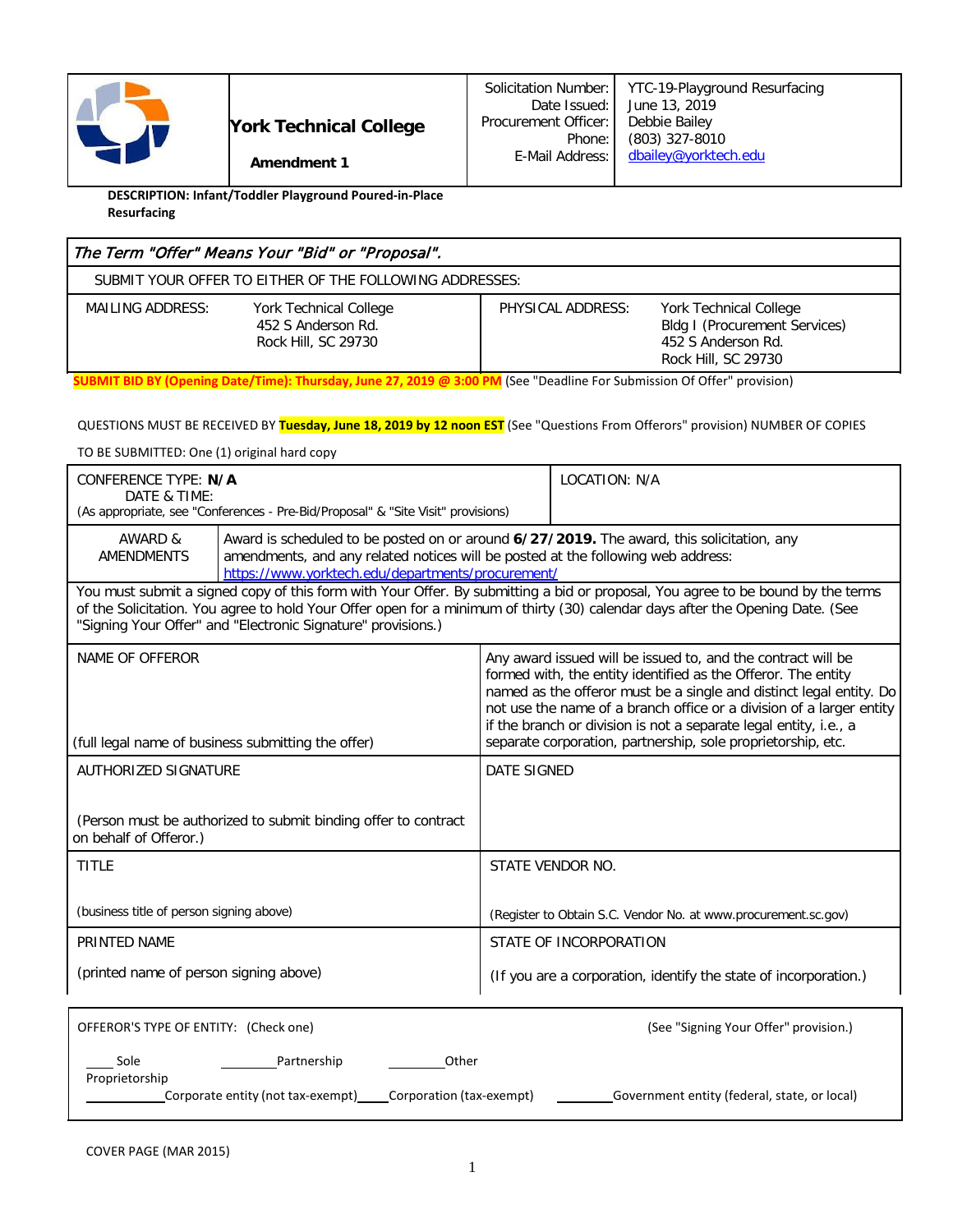#### **PAGE TWO (Return Page Two with Your Offer)**

|                                                                                                                                                                                                                                                                                                                                                                                                                                                                                                                                                                                                                                                                                                                                                                                                                                                                                                                                   |                                                 |  |                                                                                                                          |                                              |                                                                                                                         | (Return Page 1 wo with 1 our Oner) |  |                                                                                                                                                |                         |  |             |
|-----------------------------------------------------------------------------------------------------------------------------------------------------------------------------------------------------------------------------------------------------------------------------------------------------------------------------------------------------------------------------------------------------------------------------------------------------------------------------------------------------------------------------------------------------------------------------------------------------------------------------------------------------------------------------------------------------------------------------------------------------------------------------------------------------------------------------------------------------------------------------------------------------------------------------------|-------------------------------------------------|--|--------------------------------------------------------------------------------------------------------------------------|----------------------------------------------|-------------------------------------------------------------------------------------------------------------------------|------------------------------------|--|------------------------------------------------------------------------------------------------------------------------------------------------|-------------------------|--|-------------|
| HOME OFFICE ADDRESS (Address for offeror's home office /<br>principal place of business)                                                                                                                                                                                                                                                                                                                                                                                                                                                                                                                                                                                                                                                                                                                                                                                                                                          |                                                 |  |                                                                                                                          |                                              | NOTICE ADDRESS (Address to which all procurement and contract<br>related notices should be sent.) (See "Notice" clause) |                                    |  |                                                                                                                                                |                         |  |             |
|                                                                                                                                                                                                                                                                                                                                                                                                                                                                                                                                                                                                                                                                                                                                                                                                                                                                                                                                   |                                                 |  |                                                                                                                          |                                              |                                                                                                                         |                                    |  |                                                                                                                                                |                         |  | Area Code - |
|                                                                                                                                                                                                                                                                                                                                                                                                                                                                                                                                                                                                                                                                                                                                                                                                                                                                                                                                   |                                                 |  |                                                                                                                          |                                              |                                                                                                                         | Number - Extension<br>Facsimile    |  |                                                                                                                                                |                         |  |             |
|                                                                                                                                                                                                                                                                                                                                                                                                                                                                                                                                                                                                                                                                                                                                                                                                                                                                                                                                   |                                                 |  |                                                                                                                          |                                              |                                                                                                                         | Е-<br>mail Address                 |  |                                                                                                                                                |                         |  |             |
| PAYMENT ADDRESS (Address to which payments will be sent.)<br>(See "Payment" clause)                                                                                                                                                                                                                                                                                                                                                                                                                                                                                                                                                                                                                                                                                                                                                                                                                                               |                                                 |  | ORDER ADDRESS (Address to which purchase orders will be sent)<br>(See "Purchase Orders and "Contract Documents" clauses) |                                              |                                                                                                                         |                                    |  |                                                                                                                                                |                         |  |             |
| Order Address same as Home Office Address<br>Payment Address same as Home Office Address<br>Payment Address same as Notice Address (check only one)<br>Order Address same as Notice Address (check only one)                                                                                                                                                                                                                                                                                                                                                                                                                                                                                                                                                                                                                                                                                                                      |                                                 |  |                                                                                                                          |                                              |                                                                                                                         |                                    |  |                                                                                                                                                |                         |  |             |
|                                                                                                                                                                                                                                                                                                                                                                                                                                                                                                                                                                                                                                                                                                                                                                                                                                                                                                                                   |                                                 |  | ACKNOWLEDGMENT OF AMENDMENTS                                                                                             |                                              |                                                                                                                         |                                    |  | Offerors acknowledges receipt of amendments by indicating amendment number and its date of issue. (See "Amendments to Solicitation" Provision) |                         |  |             |
| Amendment No.                                                                                                                                                                                                                                                                                                                                                                                                                                                                                                                                                                                                                                                                                                                                                                                                                                                                                                                     | <b>Amendment Issue</b><br>Amendment No.<br>Date |  | Amendment Issue<br>Date                                                                                                  | Amendment No.                                |                                                                                                                         | Amendment Issue<br>Date            |  | Amendment No.                                                                                                                                  | Amendment Issue<br>Date |  |             |
|                                                                                                                                                                                                                                                                                                                                                                                                                                                                                                                                                                                                                                                                                                                                                                                                                                                                                                                                   |                                                 |  |                                                                                                                          |                                              |                                                                                                                         |                                    |  |                                                                                                                                                |                         |  |             |
|                                                                                                                                                                                                                                                                                                                                                                                                                                                                                                                                                                                                                                                                                                                                                                                                                                                                                                                                   |                                                 |  |                                                                                                                          |                                              |                                                                                                                         |                                    |  |                                                                                                                                                |                         |  |             |
| 10 Calendar Days (%)<br><b>DISCOUNT FOR</b><br>PROMPT PAYMENT<br>(See "Discount for Prompt<br>Payment" clause)                                                                                                                                                                                                                                                                                                                                                                                                                                                                                                                                                                                                                                                                                                                                                                                                                    |                                                 |  |                                                                                                                          | 20 Calendar Days (%)<br>30 Calendar Days (%) |                                                                                                                         |                                    |  | Calendar Days (%)                                                                                                                              |                         |  |             |
| PREFERENCES - A NOTICE TO VENDORS (SEP. 2009): On June 16, 2009, the South Carolina General Assembly<br>rewrote the law governing preferences available to in-state vendors, vendors using in-state subcontractors, and vendors<br>selling in-state or US end products. This law appears in Section 11-35-1524 of the South Carolina Code of Laws. A<br>summary of the new preferences is available at www.procurement.sc.gov/preferences . ALL THE PREFERENCES<br>MUST BE CLAIMED AND ARE APPLIED BY LINE ITEM, REGARDLESS OF WHETHER AWARD IS MADE BY<br>ITEM OR LOT. VENDORS ARE CAUTIONED TO CAREFULLY REVIEW THE STATUTE BEFORE<br>CLAIMING ANY PREFERENCES. THE REQUIREMENTS TO QUALIFY HAVE CHANGED. IF YOU<br>REQUEST A PREFERENCE, YOU ARE CERTIFYING THAT YOUR OFFER QUALIFIES FOR THE<br>PREFERENCE YOU'VE CLAIMED. IMPROPERLY REQUESTING A PREFERENCE CAN HAVE SERIOUS<br><b>CONSEQUENCES.</b> [11-35-1524(E)(4)&(6)] |                                                 |  |                                                                                                                          |                                              |                                                                                                                         |                                    |  |                                                                                                                                                |                         |  |             |
| PREFERENCES - ADDRESS AND PHONE OF IN-STATE OFFICE: Please provide the address and phone number for<br>your in-state office in the space provided below. An in-state office is necessary to claim either the Resident Vendor<br>Preference (11-35-1524(C) (1)(i)&(ii)) or the Resident Contractor Preference (11-35-1524(C)(1)(iii)). Accordingly, you<br>must provide this information to qualify for the preference. An in-state office is not required, but can be beneficial, if you<br>are claiming the Resident Subcontractor Preference (11-35-1524(D)).                                                                                                                                                                                                                                                                                                                                                                   |                                                 |  |                                                                                                                          |                                              |                                                                                                                         |                                    |  |                                                                                                                                                |                         |  |             |
|                                                                                                                                                                                                                                                                                                                                                                                                                                                                                                                                                                                                                                                                                                                                                                                                                                                                                                                                   |                                                 |  | In-State Office Address same as Home Office Address                                                                      |                                              |                                                                                                                         |                                    |  |                                                                                                                                                |                         |  |             |

\_\_\_\_In-State Office Address same as Notice Address **(check only one)**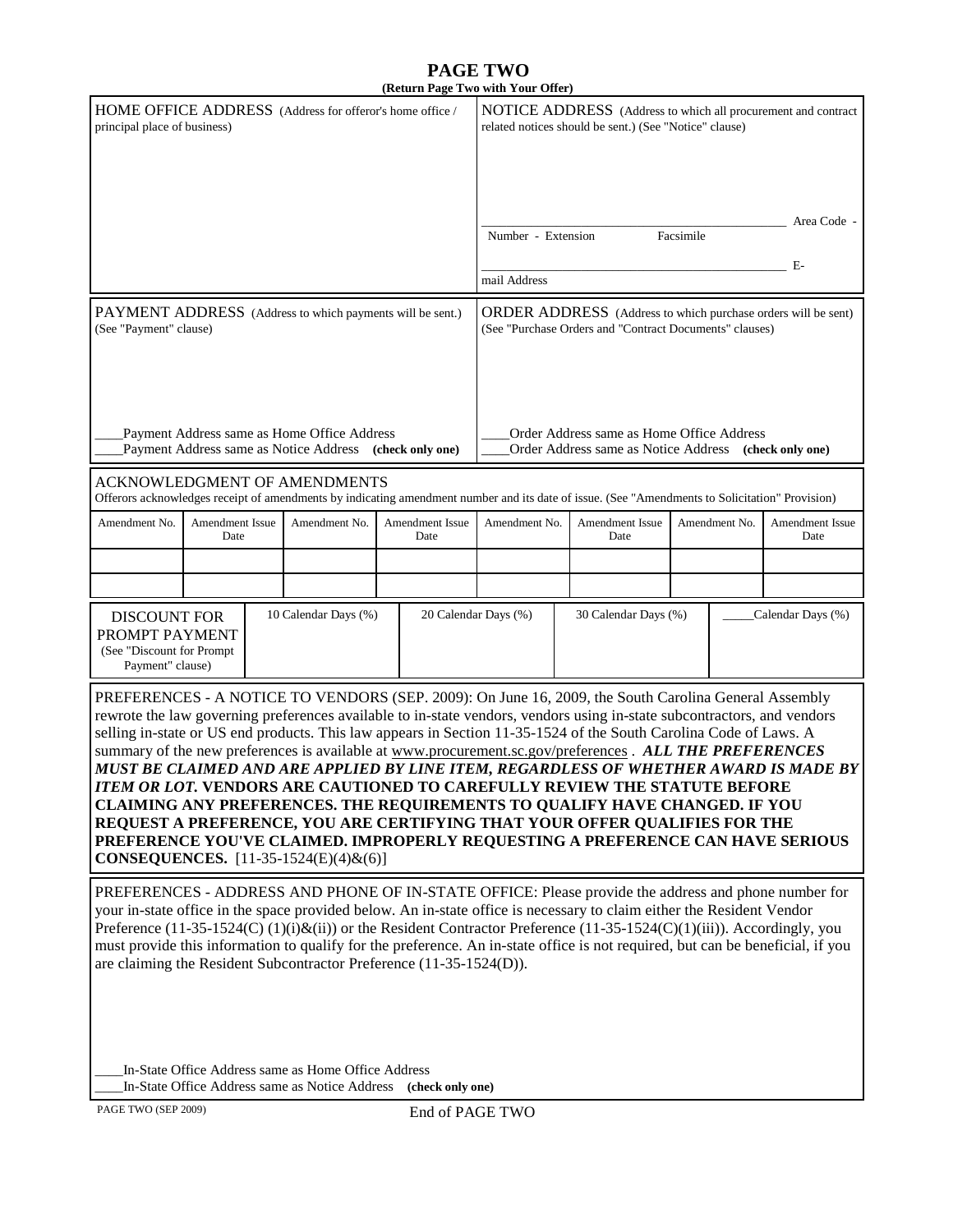# **YTC-19-Playground Resurfacing - Amendment 1 Additions to the Scope of Work**

AMENDMENTS TO SOLICITATION (JAN 2004): (a) The Solicitation may be amended at any time prior to opening. All actual and prospective Offerors should monitor the following web site for the issuance of Amendments: <https://www.yorktech.edu/departments/procurement> (b) Offerors shall acknowledge receipt of any amendment to this solicitation (1) by signing and returning the amendment, (2) by identifying the amendment number and date in the space provided for this purpose on Page Two, (3) by letter, or (4) by submitting a bid that indicates in some way that the bidder received the amendment. (c) If this solicitation is amended, then all terms and conditions which are not modified remain unchanged. [02-2A005-1]

### **Please note the following changes to the Scope of Work:**

### **CHANGES TO "Poured-in-Place (PIP) Safety Surfacing – Product":**

- **Add Section "***2.a. - Assume a 6 foot fall height across the entire area to receive surfacing."*
- **Add Section** "6. Binder Provide an "aliphatic" binder for the entire area to receive surfacing."

#### **CHANGES TO "Playground Curbing/Border":**

 **Add Section** "4. Provide rubber curbing that transitions from the new playground surfacing height to the existing concrete pad edges. Do not roll the poured-in-place surfacing over the edge of the concrete pad."

### **For your convenience, a copy of the revised Scope of Work is provided below. The changes are listed in red.**

# **III. SCOPE OF WORK/SPECIFICATIONS**

#### **Scope of Work**

The project consists of removal and disposal of existing SofSurfaces playground tile, preparing existing concrete base for new surfacing, supplying and installing new poured‐in‐place (PIP) playground safety surfacing around existing playground equipment. This will be a turn‐key project with the contractor supplying all labor, tools, equipment, and materials to complete the project.

#### **General Requirements**

- **1.** Playground Installations: All playground surfacing and/or equipment installations shall be in compliance with the (CPSC) U.S. Consumer Products Safety Commission Guidelines, (ADA) U.S. Americans With Disabilities Act, (ASTM‐F1487) American Society for Testing and Materials Standard Consumer Safety Performance Specification for Playground Equipment for Public Use, the (NRPA) National Recreation and Parks Association, all conditions, rules, documents and guidelines as set forth by South Carolina and all other governing bodies having jurisdiction for the location of the project. (**No Exceptions)**
- **2.** All bidders are responsible for the following:
	- a. The contractor shall have a current CPSI (Certified Playground Safety Inspector) certification held for the last 3 year certificate period. **A copy of the certificate shall be submitted with the bid.**
	- b. The contractor shall be responsible for a complete turnkey project ready for use as described here and on the supplied documents. The contractor is responsible for verifying all field measurements and site information. The contractor is responsible to maintain a clean, safe working environment. The contractor is responsible for pick‐up and delivery, on site storage of all equipment, final clean‐up and repair to any site damage as a result of the completed project.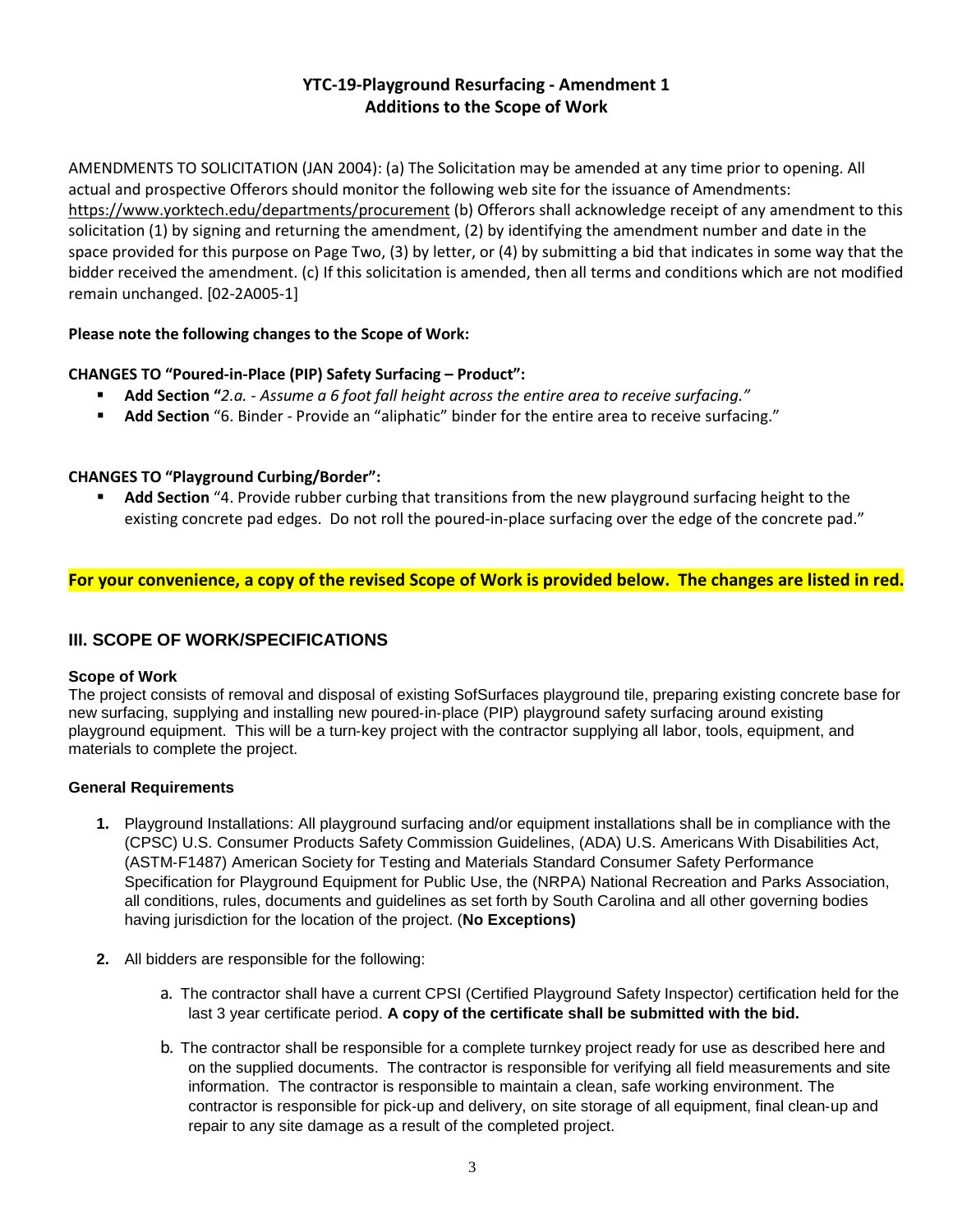- c. All work shall be performed and coordinated thru York Technical College's designated representative in a manner that does not interfere or interrupt the educational process.
- d. All materials and/or equipment shall be installed in strict accordance with the manufacturer's specifications. The contractor is responsible for communicating with the existing playground equipment manufacturer prior to installation to ensure proper installation surfacing around existing equipment and maintain all safety regulation compliance for the completed project as described herein and on supplied documents.
- e. The contractor must provide a list with contact information, minimum of (5) years' experience and references from the last (5) years to be submitted with the bid with contact information.
- f. The installing contractor shall be certified by the PIP surfacing manufacturer to install the equipment specified. Proof of this certification must be provided.

#### **Playground Location**

- **1.** The location of the playground is found in the supplied project documents. See **Attachment A**.
- **2.** The area of the playground is approximately 27' x 72' (1,944 SF).

#### **Site Work**

- **1.** Prepare site for the installation of new PIP playground surfacing.
- **2.** Remove and dispose existing SofSurfaces playground tile and prepare existing concrete slab for new PIP playground surfacing.

#### **Site Layout/Design**

- **1.** See **Attachment B** for existing site layout.
- **2.** Existing site design will be the basis of the bid with use of 3 colors from the manufacturers standard color selections. **A minimum of five (5) colors other than black shall be available to choose from.**
- **3.** Contractor is responsible for field measurements of existing design and providing shop drawings showing design dimensions with new color selections.

### **Playground Curbing/Border**

- **1.** Provide and install rubber curbing to serve as the playground border on the East, West and North sides of the playground.
- **2.** New curbing should be anchored appropriately based on manufacturers recommendation.
- **3.** The existing sidewalk will serve as the 4<sup>th</sup> border of the playground surface. The new PIP playground surfacing shall match the existing sidewalk elevation and meet ADA requirements.
- **4.** Provide rubber curbing that transitions from the new playground surfacing height to the existing concrete pad edges. Do not roll the poured-in-place surfacing over the edge of the concrete pad.

#### **Poured**‐**in**‐**Place (PIP) Safety Surfacing – Product**

- **1.** Poured‐in‐Place surfacing shall be a 2‐Layer System with a SBR (Styrene Butadiene Rubber) Base mat and an EPDM (Ethylene Propylene Diene Monomer) rubber Top Layer. EPDM colors to be selected by York Technical College from the manufacturer's color palette. **A minimum of five (5) colors other than black shall be available to choose from.**
- **2.** Base mat thickness dependent on ASTM F1292 requirements for critical fall heights of 4' 5' 6' 8' 9', etc.
	- a. Assume a 6 foot fall height across the entire area to receive surfacing.
- **3.** Top Layer Thickness a Minimum of 1/2" unless manufacturer's requirements specify otherwise.
- **4.** Quality Assurance Must meet the following standards and certifications.
	- a. IPEMA certified.
	- b. ASTM F1292 Standard Specification for Impact Attenuation of Surface Systems Under and Around Playground Equipment.
	- c. ASTM F2223 Standard Guide for ASTM Standards on Playground Surfacing.